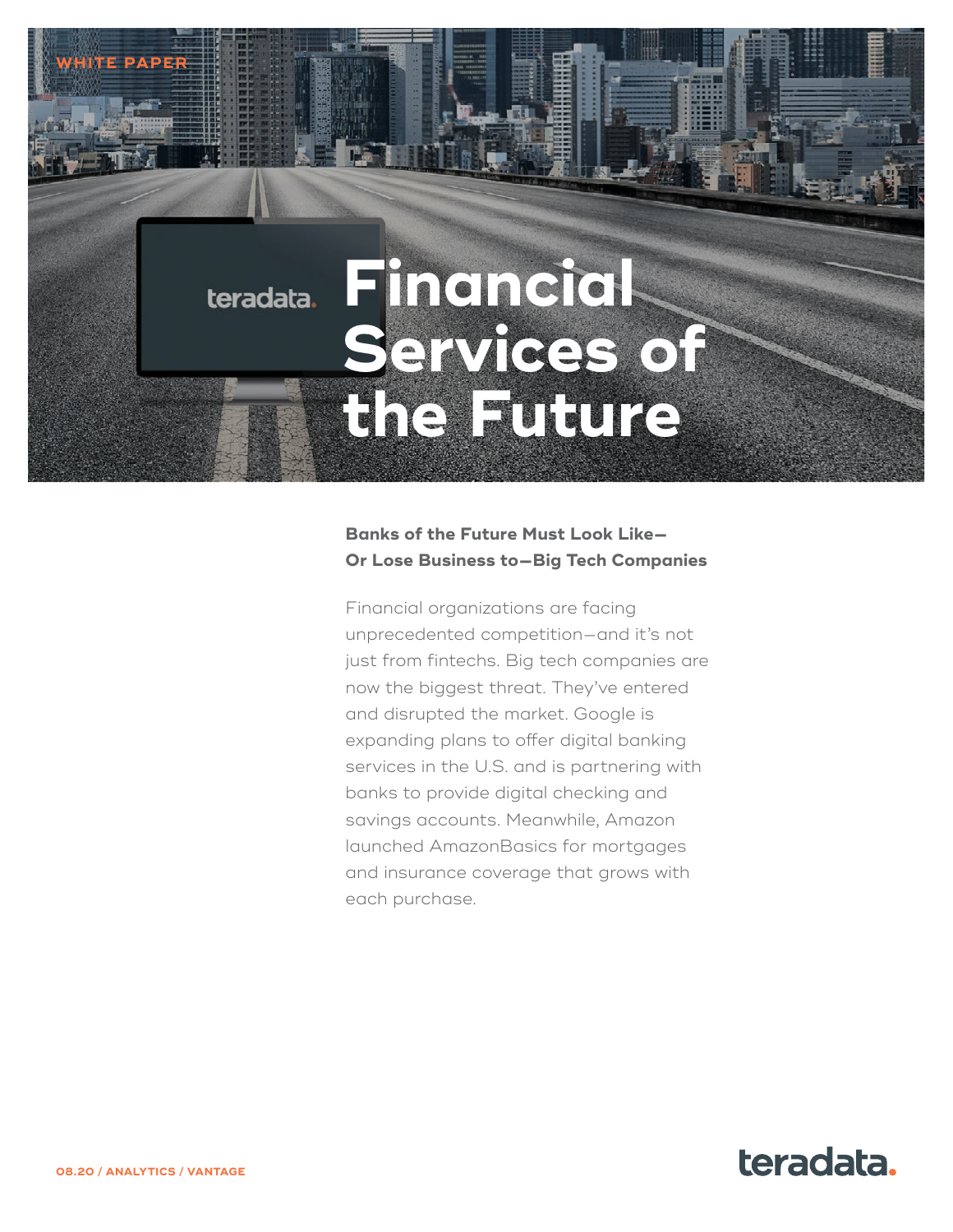# **Table of Contents**

- 3 [Driving Answers Across the C-Suite](#page-2-0)
- 3 [The Future of Banking Hinges on Data](#page-2-0)
- 4 [Banking on Organizations' Most Valuable](#page-3-0)  [Asset](#page-3-0)
- 4 [Data-Driven Companies Know the Secret to](#page-3-0)  **[Success](#page-3-0)**
- 5 [Handle Complex Data Sets of the Future](#page-4-0)
- 7 [About Teradata](#page-6-0)

Big tech companies know how to integrate and optimize massive amounts of data to understand customer behaviors, preferences, and trends, then act on those insights to engage customers at an individual level. They present offers not to groups, but to a segment of just one person.

Banks and financial organizations must do the same, and they must act quickly. They should think of their competitors like this: In Ernest Hemingway's classic novel "The Sun Also Rises," a character is asked how he went bankrupt. "Two ways," he answers. "Gradually, then suddenly." The parallel for the financial industry is to ask, "How will big tech break banking?" The answer is, "Two ways. Gradually, then suddenly."

What does this mean for financial organizations? It means big tech companies are cobranding with them to gain entry and expertise in the industry. Big tech will test financial products and services with their partners and acquire data. Then they'll cut the cord with banks and seek to dominate the market by themselves, leaving banks competing for the scraps. Financial organizations that don't have a strategy for competing with these non-traditional players could lose massive market share.

### **Data Analytics Orchestration for Financial Companies**

Data orchestration automates processes to convert data into results. Leading financial organizations are leveraging an orchestrated analytic and data foundation that includes:

- **•** Financial and customer data that's rapidly ingested, removing latency and increasing quality
- **•** Maximum agility and cloud flexibility to scale and store data
- **•** Advanced discovery capabilities to get new results from data
- **•** Analytics for financial-specific programs
- **•** High availably and scalability for serving analytics
- **•** Automation built across all processes
- **•** Operational application integration, monitoring, and debugging
- **•** Financial model management, tracking, and high performance
- **•** Provence of data, model fairness, and user privacy

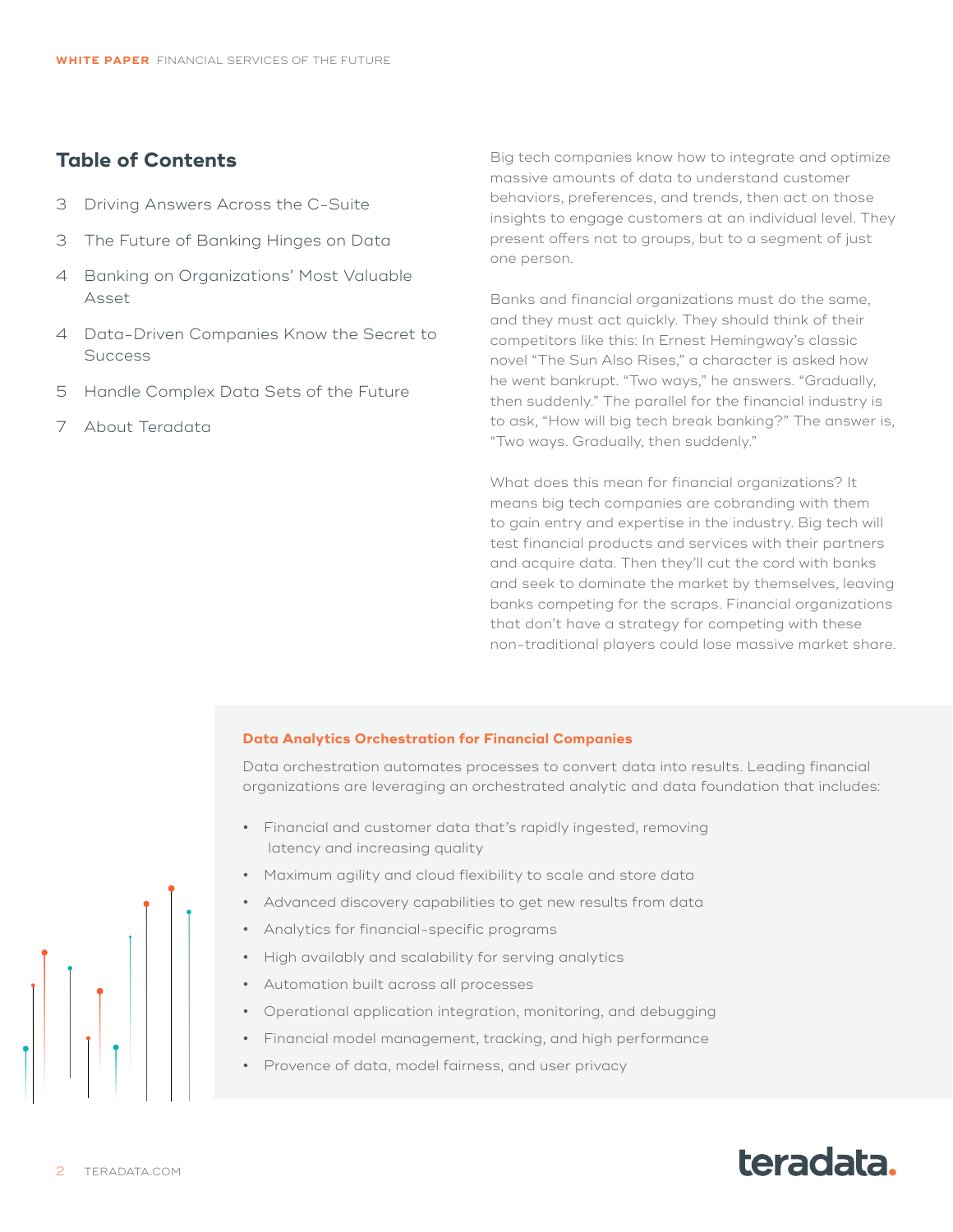# <span id="page-2-0"></span>**Driving Answers Across the C-Suite**

Banks of the future must bring together and use 100 percent of their data with an intelligent analytics platform that has end-to-end data orchestration at hyperscale. This gives C-level executives a smart, unified, value-focused solution that delivers results via enterprise-scale analytics.

CEOs will see the value of their company increase based on business improvements that drive enhanced earnings and revenue. They'll benefit from complete, contextual data analytic insights to exceed customer expectations in a digital world, solve problems, and inform decision making.

CDOs will champion strategies to enable data-driven successes, such as new levels of automation, and predicting and identifying fraud. They'll do what no other role has accomplished—bringing together all data and using data science to inform and drive every opportunity.

CTOs will benefit from next-generation technology that's optimized by value and capabilities. This lays the groundwork for decommissioning older, expensive, less efficient technology that's creating data silos and other inefficiencies.

CFOs will close the books daily for earnings before interest, taxes, depreciation, and amortization (EBITDA) and earnings per share (EPS) reporting. They'll gain the ability to predict future customer profitability via worldclass forecasting and operations. They'll also have better insights and tools for compliance, avoiding risk, and reporting.

CMOs will leverage self-service marketing and personalization across all product and service channels. In addition, CIOs will gain greater efficiencies while focusing on a cloud-first strategy and agile, hybrid execution.

To achieve these groundbreaking capabilities, financial organizations of the future must manage and optimize their data to drive success across their businesses and deliver analytics at scale in production. They'll also need the ability to connect, integrate, and analyze billions or trillions of records each day from all areas of the business to get maximum insights.

# **The Future of Banking Hinges on Data**

Financial organizations are experiencing rapid change. COVID-19 permanently altered the way people and businesses bank, accelerating the demand for digitization, mobile banking, and world-class data analytic solutions.

A McKinsey survey revealed that customers' digital engagement levels in Europe climbed 10 percent to 20 percent after the coronavirus outbreak, while the use of cash was cut in half. The survey also identified new opportunities, with 30 percent to 40 percent of customers expressing a greater need for advice, and up to 40 percent wanted products to help them through the crisis.

Fintech companies did not benefit from a shift in customer preferences. In fact, downloads of fintech apps declined during the pandemic. This shows that fintechs are not bank and financial companies' biggest challengers. Big tech companies are.

Big tech companies have money, modern technology, and are deeply engrained in the daily lives of consumers and businesses. They have resources and capabilities to change the banking landscape in ways fintechs can't. Data is the only corporate asset many big tech companies own. "It's not that banking is where the money is, but rather where the data is and big tech has grown by monetising data," according to an article in Kiplinger that asked "Should You Bank With Google?"

### **Banks Have the Advantage of Consumer Trust**

One significant advantage banks have over others is customer trust. Research from Boston Consulting Group/Capgemini shows that 80 percent of people trust banks to manage their data securely, compared to just 5 percent for consumer-technology businesses. Among millennials and Generation Z, which are the most prolific users of digital services and devices, banks are more trusted than tech companies to give advice.

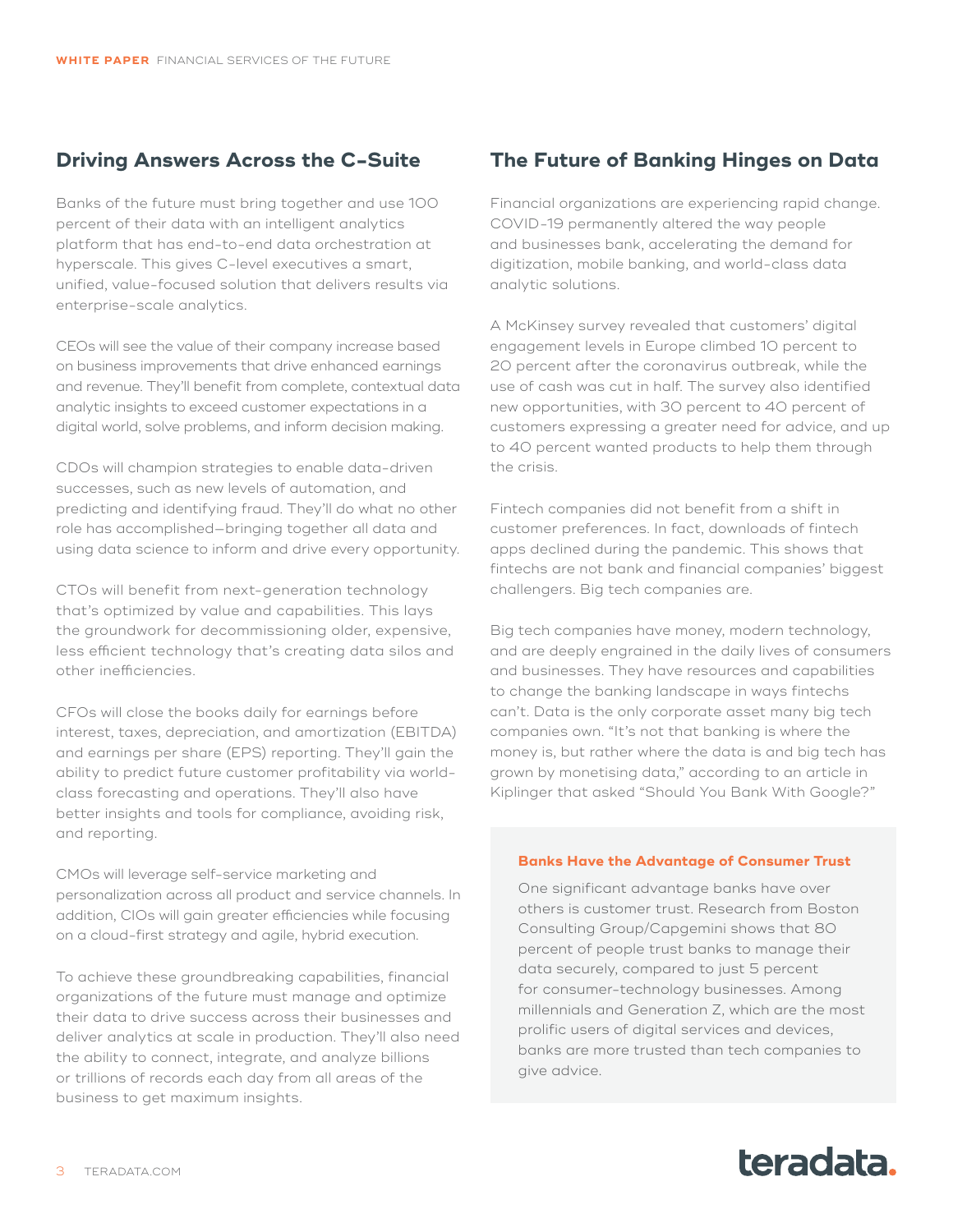<span id="page-3-0"></span>Banks of the future will need to fast-track their digital transformation and squeeze more value from data to maintain their competitive edge. This could involve partnering with innovative big tech companies. In 2019, 81 percent of banking executive said they would collaborate with partners to achieve their digital transformation goal, according to a survey by Finextra.

# **Banking on Organizations' Most Valuable Asset**

Best-in-class financial organizations utilize data and advanced analytics to engage customers with personalized offers, mitigate risk, drive investment decisions, and deliver answers across all business areas. But it's not enough.

Financial companies of the future will view data as their most valuable asset—and they'll push that asset even harder to uncover new answers. This approach, which liberates data from silos and integrates it across the enterprise, requires a strategic shift in financial organizations' mindsets. It entails making data the central focus of the business, practicing data analytics orchestration, and optimizing a unified, answer-oriented analytics model.

A data-driven approach with enterprise-scale analytics enables transformational improvements to:

- **•** The customer experience, driving greater revenue
- **•** Operational efficiencies, driving greater profitability
- **•** Simplify the business, making it much easier to manage

Banks of the future will use more data than they're using now and see bigger returns. They'll move from a traditional bank with a few thousand users, segments of lots of customers, and a \$1 billion return to serving 25 million or more customers, seeing returns of \$15 billion or more in value, and having intelligent conversations with individual customers (Figure 1).

# **Data-Driven Companies Know the Secret to Success**

The battle over who controls the future of finance and banking will be determined by who is best able to integrate, optimize, and act on data. Data is the arsenal to win the war for customers.

Banks already have petabytes of hugely valuable data. The problem is they're unwilling or unable to turn that asset into actionable insights. Part of the challenge is silos. Customer, finance, business system, and other data is spread across the organization. Getting a unified business or customer view is nearly impossible.

Too many senior leaders look at data as a cost to be managed or an IT project. Banks of the future will take a different perspective—data will be seen as a critical asset to generate revenue. The more integrated data that banks have for analytics, the more effectively they can monetize it and drive desired outcomes.

### **Big Tech Is Setting Its Sights on Financial Services**

Big tech leaders like Google, Apple, and Amazon are already looking beyond onsite digital payments and moving into financial services.

- **•** Apple launched a credit card that can be opened in 30 seconds
- **•** Google is set to offer "smart checking" accounts
- **•** Facebook is looking to create its own digital currency

When users tap a card or make an everyday transaction, big tech companies will not only capture their data, they'll put it to use to understand customer behaviors, spending trends, and more. Then they'll use those insights to better engage customers. Banks need to do the same.

# teradata.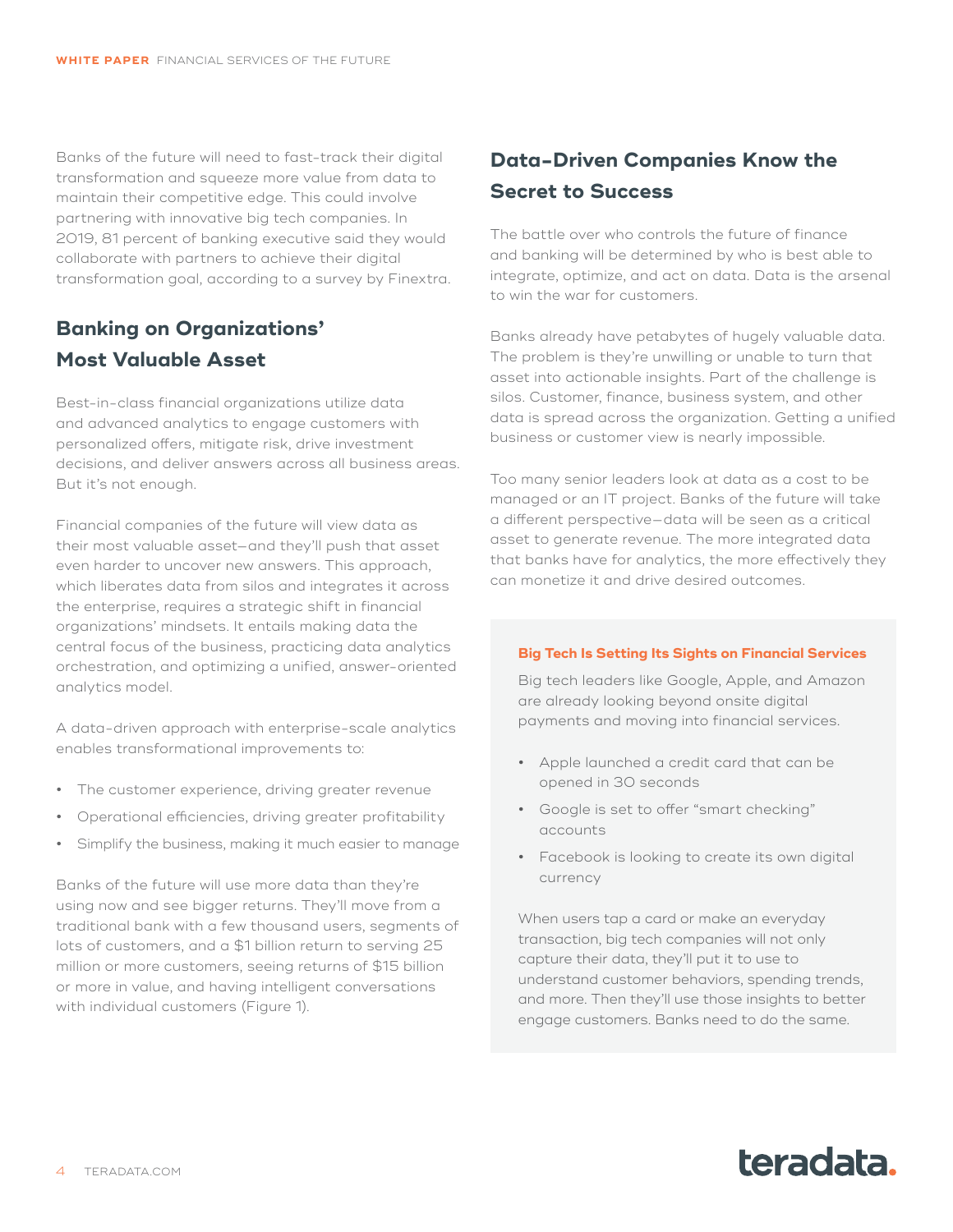#### <span id="page-4-0"></span>Figure 1: Traditional vs. Bank of the Future Goals

|                                                       | <b>Traditional</b>                                                                                                                           | Best-in-Class                                                                                                               | <b>Future</b>                                                                                                                                       |
|-------------------------------------------------------|----------------------------------------------------------------------------------------------------------------------------------------------|-----------------------------------------------------------------------------------------------------------------------------|-----------------------------------------------------------------------------------------------------------------------------------------------------|
| Users/Staff/<br>Customers                             | 2,500 users                                                                                                                                  | 50,000 staff                                                                                                                | 25,000,000 customers                                                                                                                                |
| Return                                                | \$1 billion return                                                                                                                           | \$5 billion benefits                                                                                                        | \$15 billion value                                                                                                                                  |
| Transformation of<br><b>Customer Experience</b>       | Product driven,<br>$\bullet$<br>segment of many<br>Limited personalized<br>$\bullet$<br>customer interactions<br>in a timely manner          | Customer centric,<br>$\bullet$ .<br>segment of few<br>Orchestration of<br>$\bullet$ .<br>processes to optimize<br>outcomes  | · Intelligent<br>conversations,<br>segment of 1<br>• Al-led listening to<br>customer, effortless CX                                                 |
| <b>Enhanced Risk</b><br>Management                    | Customer-level risk<br>$\bullet$<br>decisions across<br>products<br>Portfolio-level risk<br>$\bullet$<br>management                          | • Automated risk<br>decisioning in some<br>channels<br>• Personalized risk-<br>based pricing                                | • Fully automated<br>decisioning<br>Risk decisions<br>integrated with<br>balance-sheet<br>optimization                                              |
| <b>Automation Via</b><br>Digitization                 | Focus on individual<br>$\bullet$<br>processes to deliver<br>efficiency<br>Limited online<br>$\bullet$<br>customer view for core<br>processes | Digitization to optimize<br>cost-to-serve<br>Rapidly becoming<br>primary channel                                            | • Digital to scale<br>business (e.g. wealth)<br>Increased agility &<br>$\bullet$<br>innovation driving data<br>monetization through<br>open banking |
| <b>Capital Strength</b><br>& Regulatory<br>Compliance | Regulatory activity<br>$\bullet$<br>is "push" for multiple<br>reports<br>Timely point solution<br>$\bullet$<br>with data quality issues      | · Integrated risk<br>& financial data<br>orchestration<br>Push report production<br>$\bullet$ .<br>with better quality data | • Near real time "pull"<br>framework with<br>regulators<br>Enterprise integrated<br>$\bullet$<br>platform with high data<br>quality                 |
| <b>Shareholder View</b>                               | Data owned by IT, seen<br>$\bullet$<br>as a cost<br>Market cap typically<br>$\bullet$<br>around book value                                   | Data owned by<br>business with IT<br>support<br>Market cap typically<br>$\bullet$<br>1.5+ times book value                  | Data owned by CEO,<br>$\bullet$<br>seen as strategic asset<br>5 of top 6 companies<br>globally are<br>data-driven                                   |

The challenge with monetizing data is having the capability to integrate and manage all of it at scale. The second part of the challenge is making the data available to all users. Implementing a data analytics platform capable of capturing all data and making it pervasive across the business solves these issues. Big tech companies know this. That's why they use data as a strategic asset to promote growth, operation models, and modern decision-making processes.

### **Handle Complex Data Sets of the Future**

An orchestrated approach to data analytics can solve the financial industry's biggest pain points (Figure 2). The approach reuses data as part of a powerful analytics ecosystem that orchestrates every action and initiative to drive growth and value. For example, banks of the future will rely on data orchestration to continually transform to capture, engage, and retain customers.

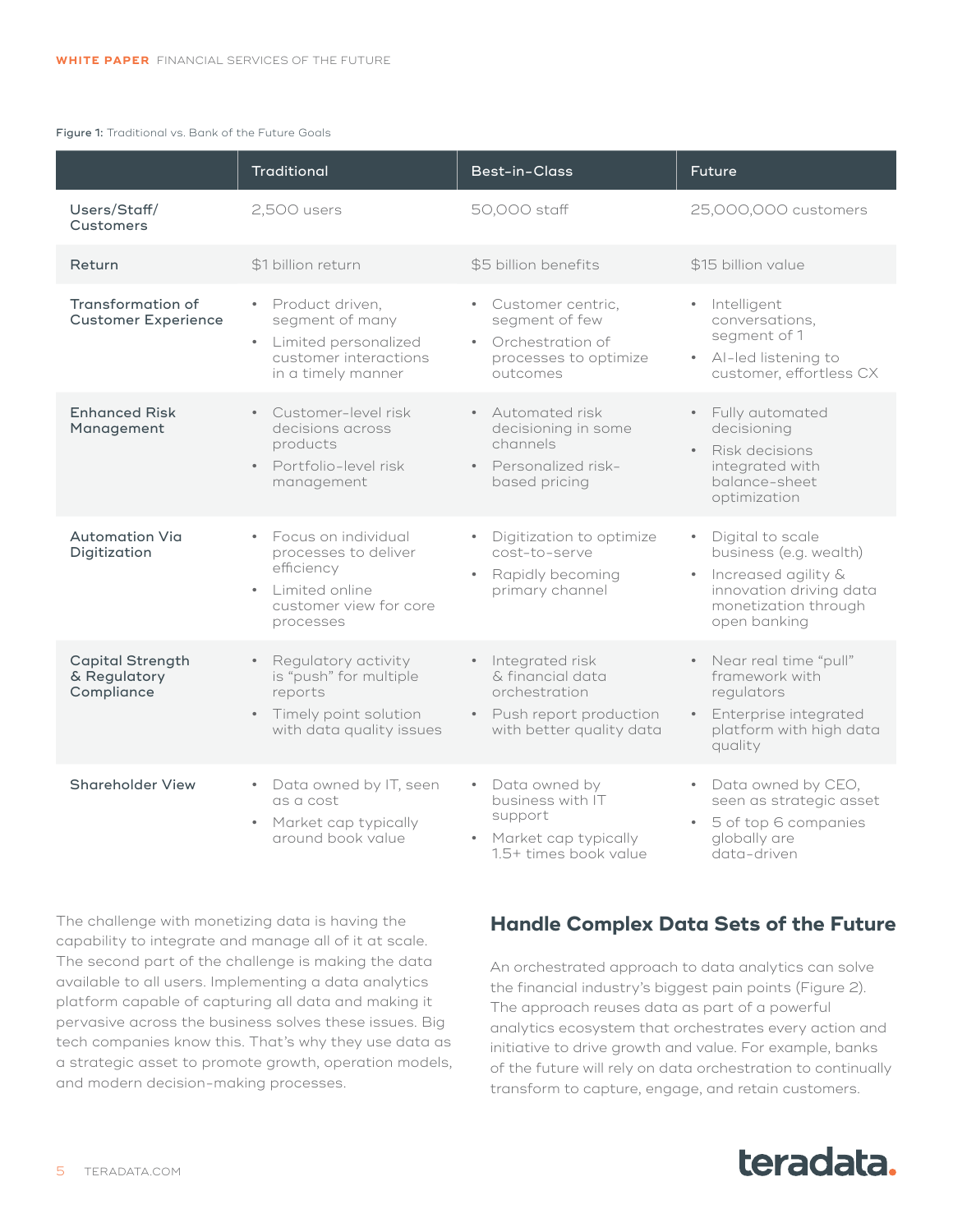

Figure 2: Orchestrated Approach to Data Analytics

Traditional approaches using partial data or marketing to groups will no longer work. An intelligent transition from a fragmented data landscape to an integrated data environment is needed to provide an integrated customer view for real-time analytics that drive action.

As banks move into the future, processes such as data preparation, making decisions based on data, and acting on those decisions will be handled with end-toend automation and become 100 percent data driven. Data and analytic orchestration will span many systems, functions, and data types. Meeting these demands requires a platform that delivers multidimensional scalability across eight core dimensions:

- **•** Data volume
- **•** Query concurrency
- **•** Query complexity
- **•** Schema sophistication
- **•** Query data volume
- **•** Query response time
- **•** Data latency
- **•** Mixed workload

Multidimensional scalability provides the advanced capabilities needed to run millions of productionized models, on trillions of interactions, every second of every day. This gives banks of the future the ability to run analytics at a granular customer, service, and monetary level.

### **The Right Data Analytics Platform is More Important Than Ever**

Every executive knows that data is the ultimate business driver. It drives everything—every decision, every pivot, every objective, and every move. That's why it's more important than ever for organizations to ensure they have the right data analytics platform and are taking the right approach to data.

Teradata works with many of the world's most innovative organizations to maximize the value of their data. Teradata helps these companies understand their customers, make recommendations that strengthen relationships, improve the customer experience, and keep customers coming back.

Traditional banks are playing catch up with organizations that leverage all of their data. While most banks use data analytic solutions to handle the scale and complexity of their decision making, few have modernized their utilization to drive the dynamic engagement model and responsiveness that consumers now expect. Teradata can help banks consolidate and simplify their data estate to reduce costs and meet regulatory requirements while positioning them to engage with customers in an increasingly complex world.